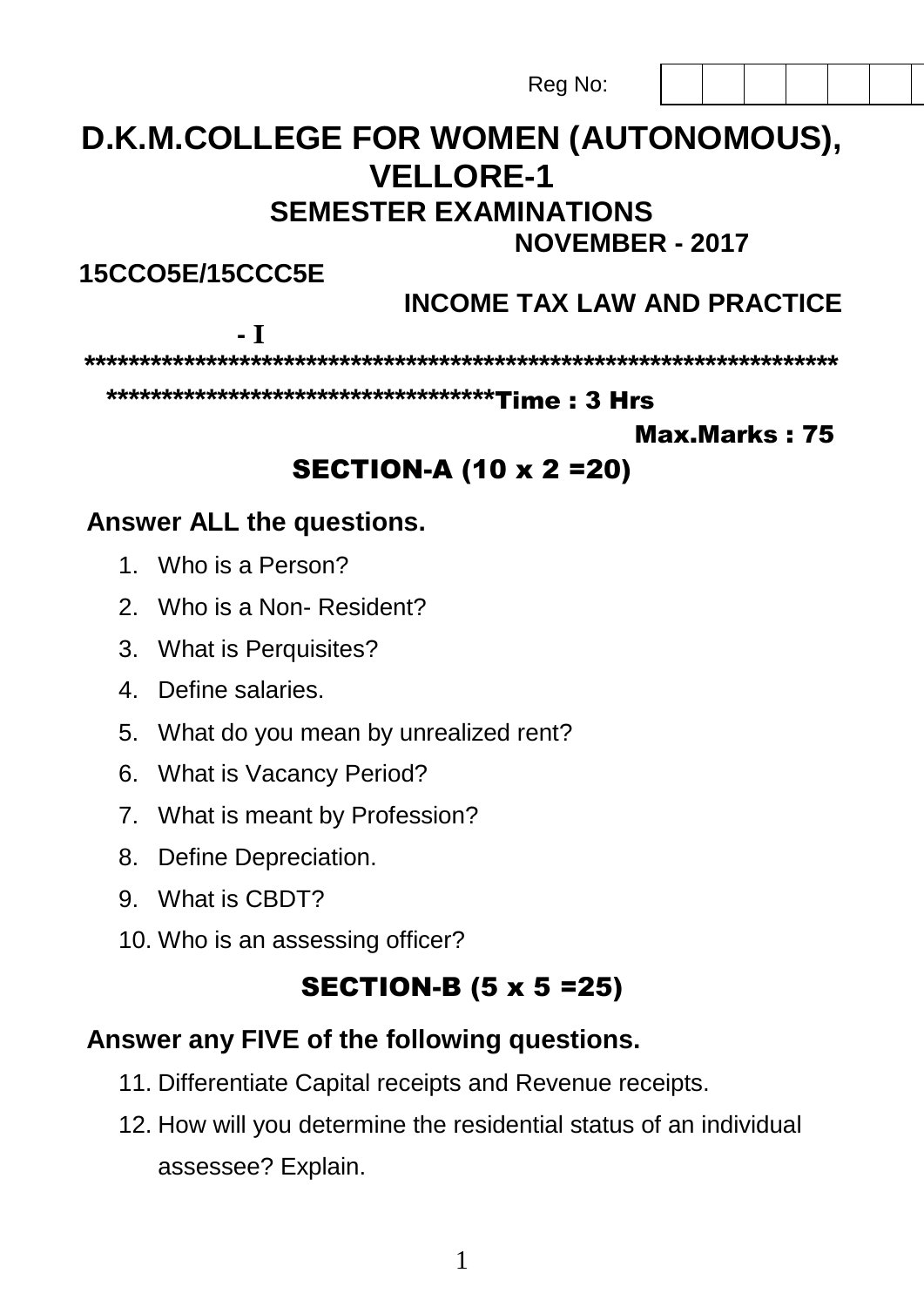- 13. Following are the incomes of Mr. Subramani for the previous year. Calculate his taxable income on the assumption that he is
	- i) Ordinary resident
	- ii) Not ordinary resident and
	- iii) Non resident.
		- (1) Profit from business carried from Hyderabad Rs. 50,000
		- (2) Income accured in India but received in Hong Kong Rs. 75,000
		- (3) Past Untaxed brought into India a during this previous year Rs. 42,000
		- (4) Income from house Property situated in SriLanka Rs. 48,000
		- (5) Income from agriculture in USA Rs 1,00,000.
- 14. Mr. Periyasami resides in Chennai and gets Rs. 10,000 per month as basic Salary Rs. 8,000 per month as DA (entering service benefits) Rs. 12,000 per month as HRA. He pays Rs. 10,000 per month as rent. Calculate taxable HRA.
- 15. Calculate Net annual value from the following.

Municipal Rental value Rs. 3,000 per month Fair rental value Rs. 3,250 per month Actual Rent Rs. 4,000 per month Municipal Tax 10%.

16. From the particulars given below compute salary income of Mr. Sunny who is working in West Bengal and receives the following during the previous year.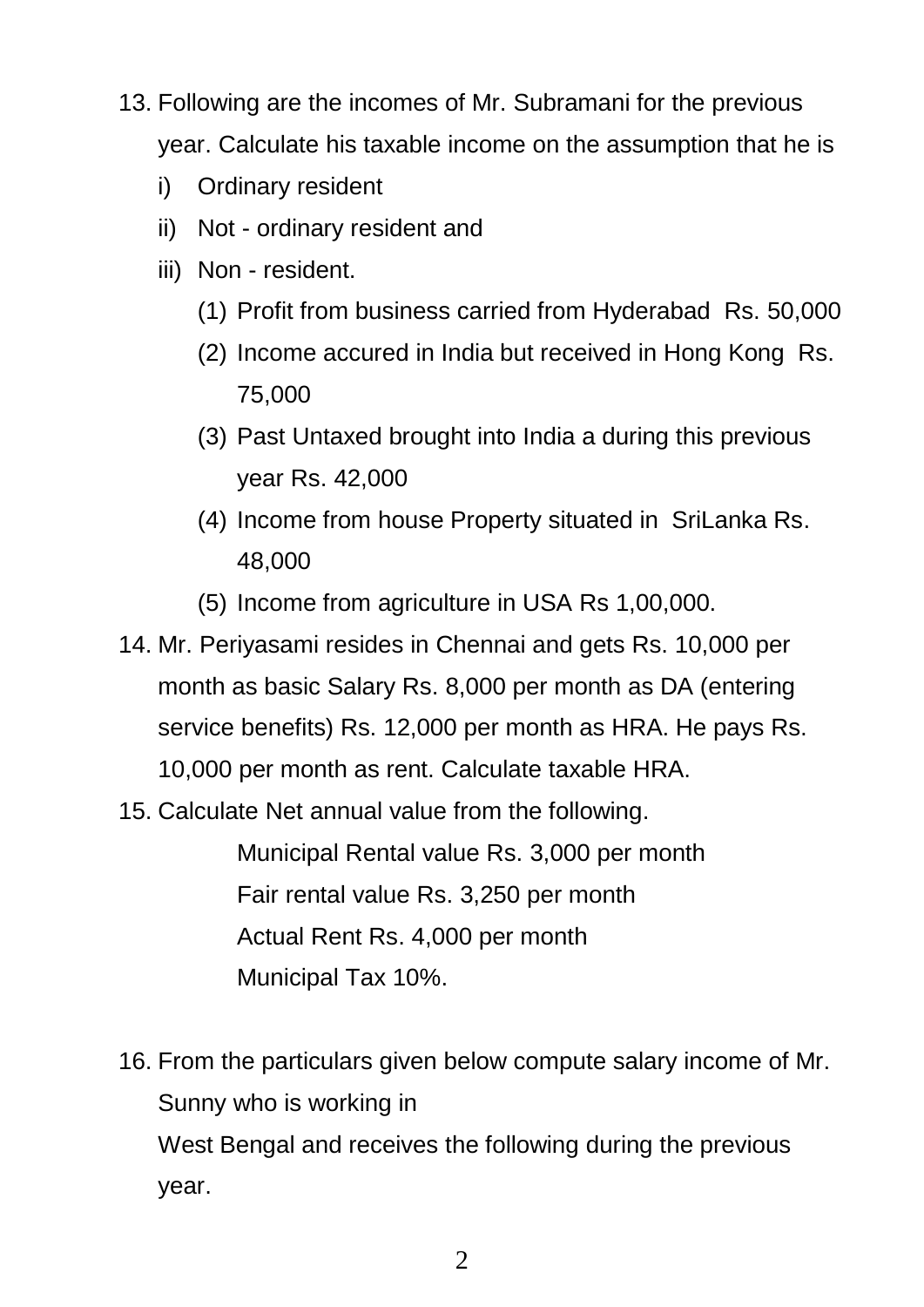| <b>Basic Pay</b>             |     | Rs. 20,000 |                       |
|------------------------------|-----|------------|-----------------------|
|                              | p.m |            |                       |
| D.A                          | Rs. | 1,500      | (enters into service  |
|                              | p.m |            | benefits)             |
| <b>Education Allowance</b>   | Rs. | 200        | Per child for his two |
|                              | p.m |            | children              |
| <b>Tribal area Allowance</b> | Rs. | 300        |                       |
|                              | p.m |            |                       |
| <b>CCA</b>                   | Rs. | 125        |                       |
|                              | p.m |            |                       |
| Conveyance                   | Rs. | 100        |                       |
| Allowance                    | p.m |            |                       |
| <b>Helper Allowance</b>      | Rs. | 50         |                       |
|                              | p.m |            |                       |

17. From the following Profit and Loss account, Calculate Income

from Business:

|                           | Rs.      |                                 | Rs.      |
|---------------------------|----------|---------------------------------|----------|
| To Rent                   | 40,000   | <b>By Gross Profit</b>          | 2,50,000 |
| To Salary to<br>employees | 25,000   | By Property income              |          |
|                           |          |                                 | 1,50,000 |
| To Depreciation           | 10,000   | By income from<br>other sources | 2,00,000 |
| <b>To Donation</b>        | 8,000    |                                 |          |
| <b>To Net Profit</b>      | 5,17,000 |                                 |          |
|                           | 6,00,000 |                                 | 6,00,000 |

18. Explain the powers of Chief Commissioner of income tax.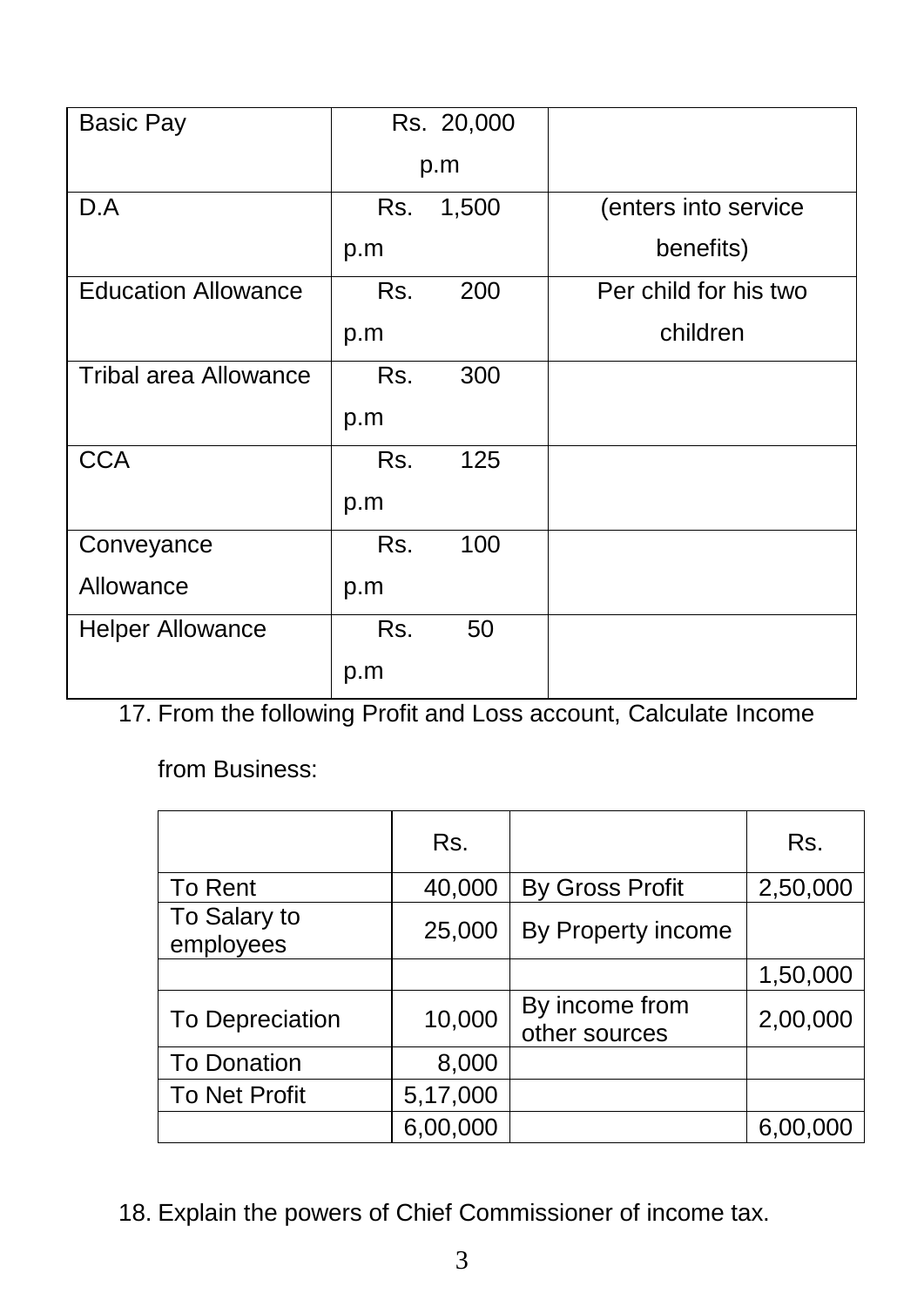## SECTION-C (3 x 10 =30)

### **Answer ALL the questions.**

19. (a) Explain the various incomes exempted U/S 10.

(Or)

(b) Calculate income from salary of Mr. Vishnu Kumar a Director employee of H.D. Ltd.,

Coimbatore.

Basic Salary Rs. 40,000 p.m

D.A Rs. 12,000 p.m (Not forming Part)

Bonus Rs. 50,000

HRA Rs. 8,000 p.m (Rent Paid Nil)

 Both the employer and the employee contribute 14% of salary towards RPF.

> The employee was provided with an Ambassador car (1800cc) for his personal and official use along with a driver and the employer meets expenses. He employer Pays Rs. 2,000 Professional tax and Rs. 3,000 Insurance premium of Mr. Vishnu Kumar.

20. (a) Yashapl has occupied two houses for his residential purposes. Particulars of which are as follow.

|                    | House | House |
|--------------------|-------|-------|
| <b>Particulars</b> |       | ╭     |
|                    | (Rs)  | (Rs)  |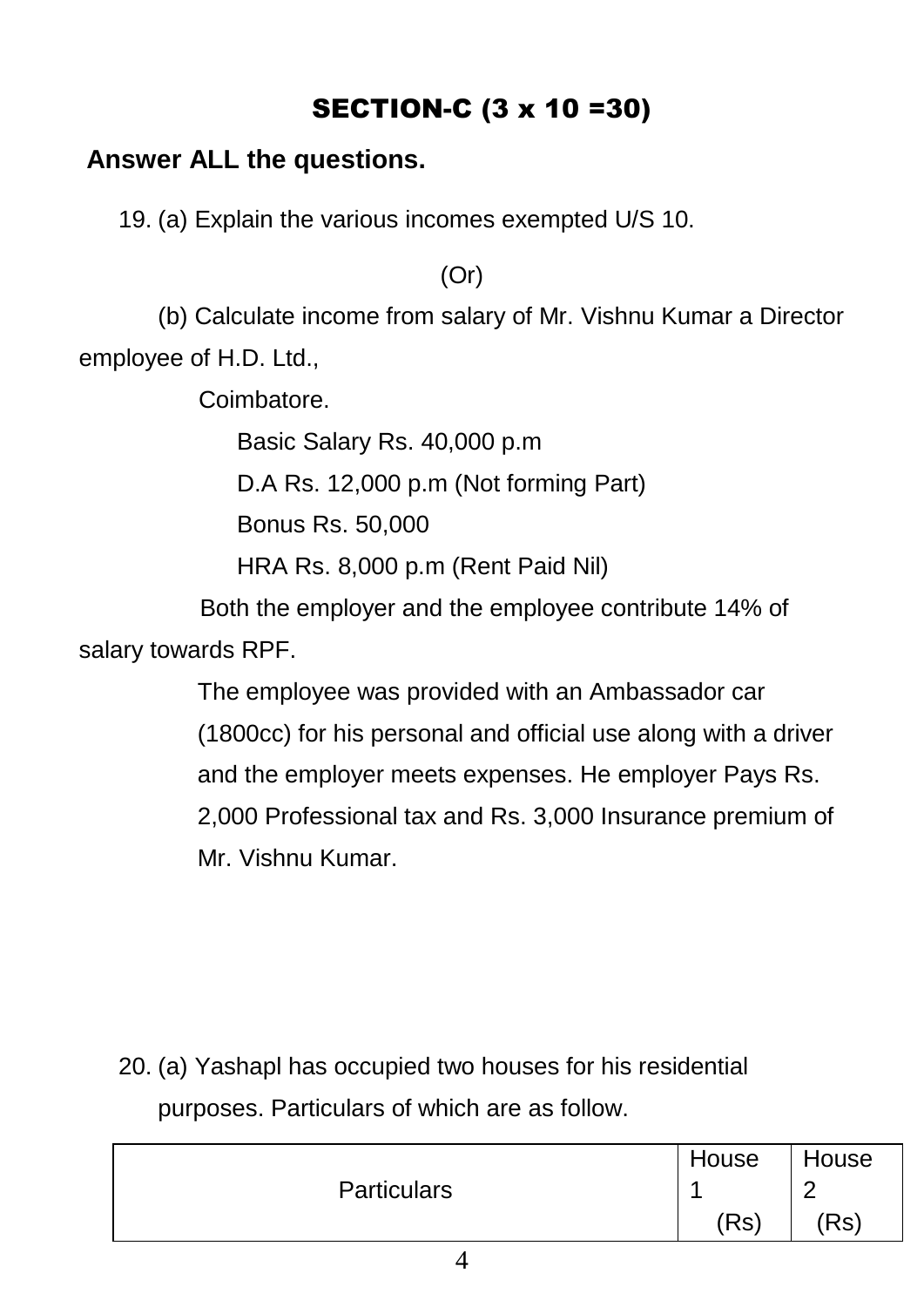| Municipal value                                            | 60,000  | 30,000 |
|------------------------------------------------------------|---------|--------|
| Fair rental value                                          | 85,000  | 32,000 |
| Standard Rent                                              | 65,000  | 36,000 |
| Municipal tax paid                                         | 6,000   | 3,000  |
| Fire insurance Premium                                     | 2,000   | 1,000  |
| Ground Rent due                                            | 500     | 200    |
| Interest on Capital borrowed for construction of           |         |        |
| houses                                                     |         |        |
| (Rs 10,00,000) @ 16% on 5 <sup>th</sup> April 2013,        | 160,000 | Nil    |
| Construction is                                            |         |        |
| completed on 5 <sup>th</sup> March 2014 and Loan is yet to |         |        |
| be paid                                                    |         |        |
|                                                            |         |        |

 Calculate Income From House Property assuming that Yashpal could not occupy House 2 for two months.

### (Or)

 (b) Calculate Income from House Property of Mr. Rijo., who owns two Houses. The details are as follows.

| <b>Particulars</b>      | House 1 (Rs) | House 2 (Rs) |
|-------------------------|--------------|--------------|
| Municipal rental value  | 80,000       | 1,00,000     |
| Fair Rental value (FRV) | 90,000       | 1,10,000     |
| <b>Standard Rent</b>    | 85,000       | N.A          |
| Actual rent (AR)        | 1,02,000     |              |
| Vacancy                 |              |              |
| Unrealized Rent (URR)   | 8,000        |              |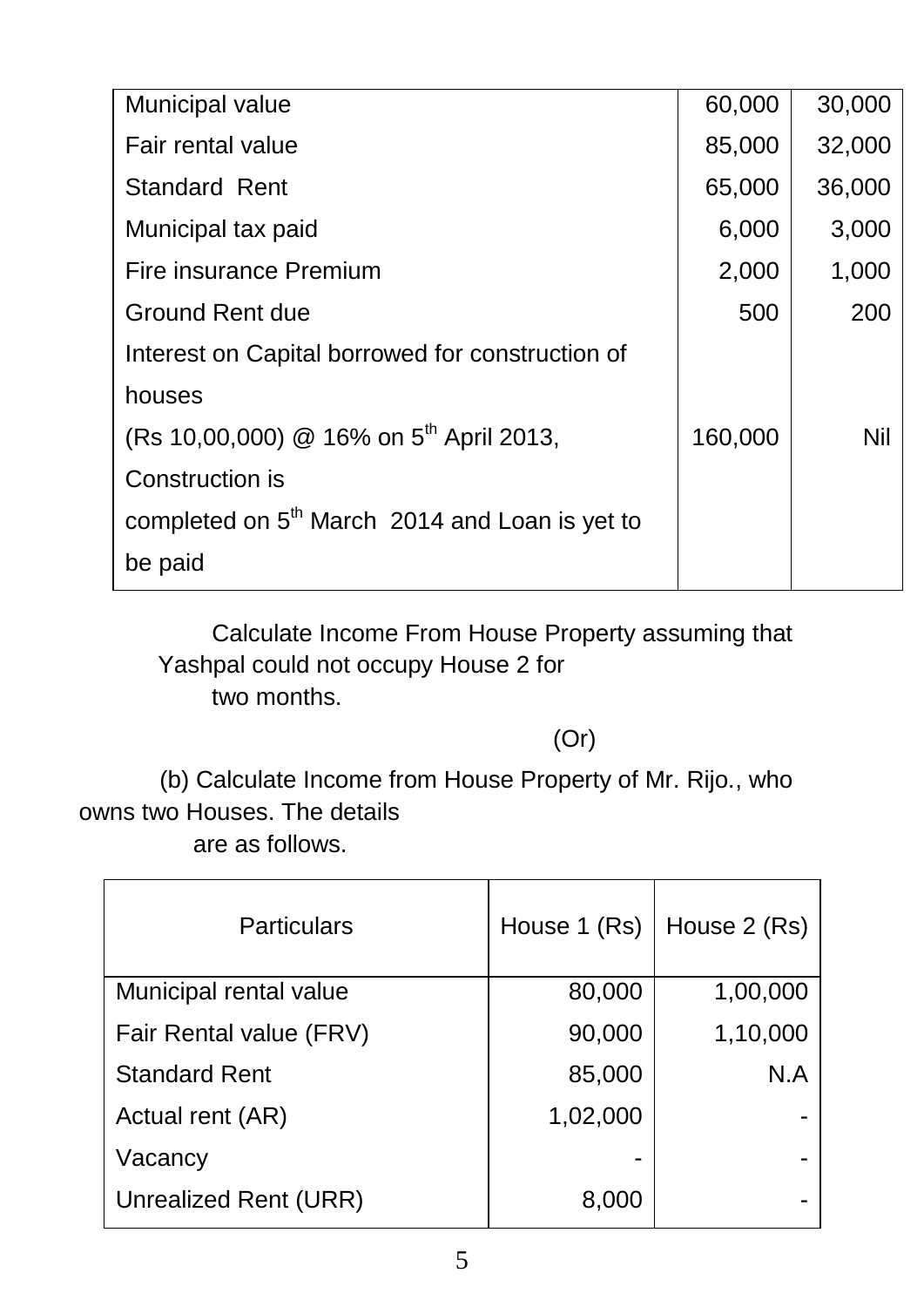| Nature of occupation               |       | S/O    |
|------------------------------------|-------|--------|
| Municipal tax                      | 3,000 | 2,000  |
| Interest on borrowed capital (due) | 8,000 | 15,000 |

# 21. (a) From the following P & L A/c, Calculate income from

Business of Mr. Arun.

|                   | Rs.     |                      | Rs.      |
|-------------------|---------|----------------------|----------|
| <b>To General</b> | 20,000  | By G/P               | 2,22,000 |
| <b>Expenses</b>   | 8,000   | By Short-term        | 1,20,000 |
| To                | 6,000   | capital gain         |          |
| Advertiseme       | 4,000   |                      | 30,000   |
| nt                | 7,000   | By Long-term capital |          |
| To Bad            |         | gain                 | 200,000  |
| debts             | 6,000   |                      |          |
| To repairs        | 25,000  | By Sundry income     | 7,000    |
| <b>To Patent</b>  | 5,03,00 |                      |          |
| right             | 0       | By bad debts         |          |
| acquired          |         | recovered            |          |
| during 1997       |         | disallowed earlier   |          |
| To                |         |                      |          |
| copyrights        |         |                      |          |
| during 2016       |         |                      |          |
| To other          |         |                      |          |
| expenses          |         |                      |          |
| To Net profit     |         |                      |          |
|                   | 5,79,00 |                      |          |
|                   | 0       |                      | 5,79     |